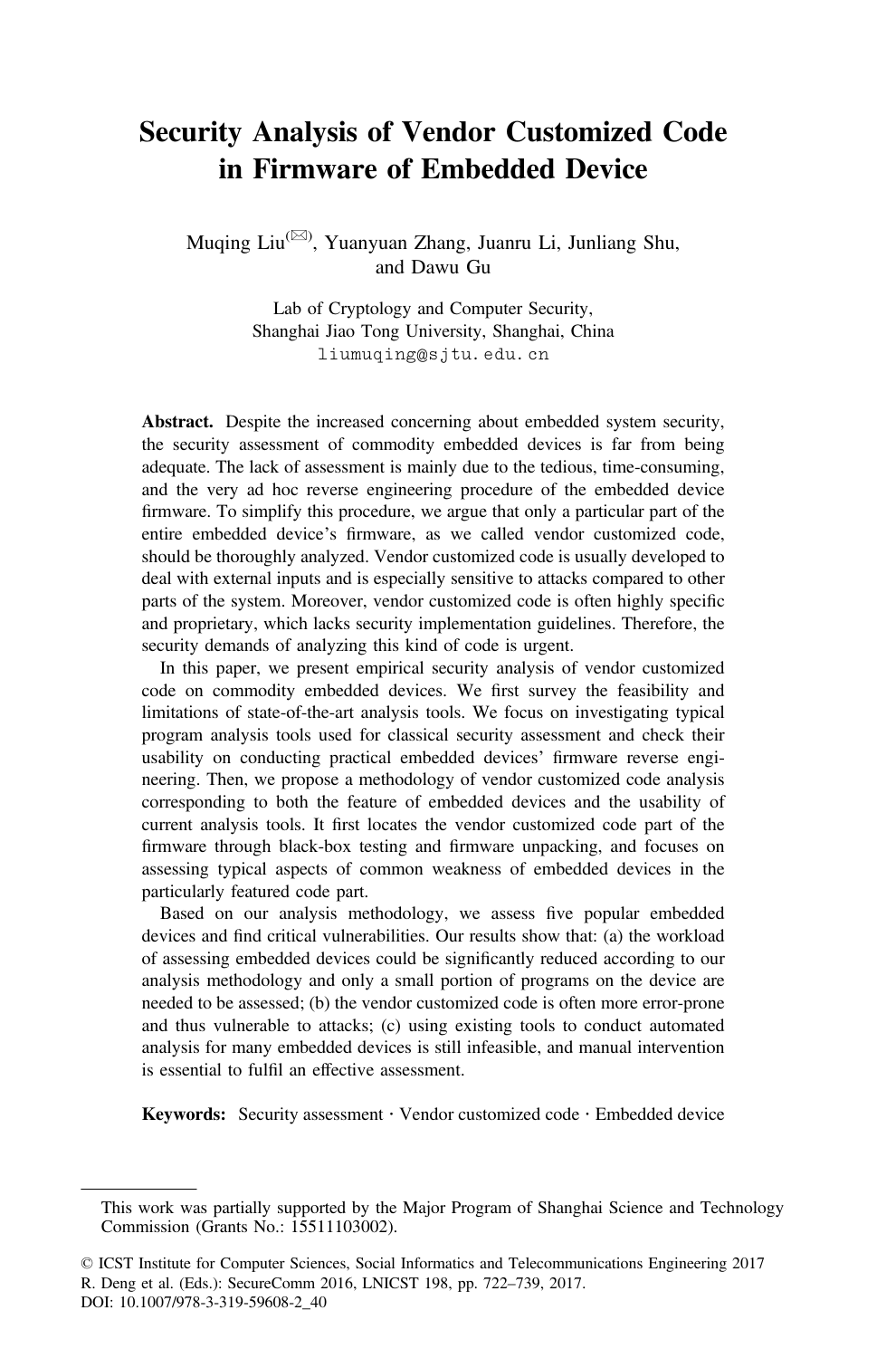## 1 Introduction

Embedded devices are nowadays widely deployed in not only industrial environment but also in personal residences. While the embedded devices are becoming more and more prevailing, their functionalities are becoming more sophisticated. Smart embedded devices are used to perform home network routing, TV signal receiving and decoding, real-time camera monitoring and security altering, etc. As a result, the code base of current embedded device is much larger compared to previous one, and will become even more complex with the evolvement of smart homes and related Internet-connected devices

Security issues often compose severe threats to embedded devices and applications being deployed. Unfortunately, many embedded devices are designed and implemented without a clear and well-defined security goal. An observation is that the development of embedded device tends to repeat the mistakes once occurred on developing desktop computer systems. However, while manufacturers and researchers invest time and money in testing and securing them, the status of security assessment for those embedded devices is far from well-developed since the assessment tool is insufficient. Since a profusion of embedded devices have been developed by various manufacturers and been used in different environments. this inherent diversity makes the universality of security analysis a very difficult goal to be achieved. Although a multitude of research works have been proposed, less developed tool is universal to different devices. Although a large portion of research works aim to develop novel and automated analysis techniques suitable for embedded device, to the best of our knowledge, most of those techniques are only suitable for a small range of device models. Due to the lack of proper tool, security assessment of embedded device is well-known as a highly skilled procedure and requires expertise, which is still not systematic and practical. Hence, to help developers testing the security of embedded devices, not only should we transit the experience and best practice of security analysis for classical computer systems to the analysis of embedded device, but also should we consider the restriction of tools and formulate proper security assessment procedure that is practical and universal.

To employ effective and in-depth analysis, manual effort is still essential. However, since the manual analysis (e.g., reverse engineering of the firmware of the embedded device) is often time-consuming, the scalability must be effectively controlled to make such analysis feasible. An important aspect of reducing the amount of analyzing work is to elaborately filter out unnecessary targets. Particularly, it is necessary to extract and analyze only those executables related to possible attack surface of the embedded device. Thus the problem is how to locate such executables. The vendor of the embedded device often provides a firmware containing both operating system and the applications. A common observation is that most of the code in the firmware is reused (e.g., OS and standard libraries) and is publicly certificated, and it is often laborious and unnecessary to verify every part of the firmware. Therefore, focusing on the code related to high level operations of the device (e.g., network communication, user interaction) is more likely to find potentially vulnerability.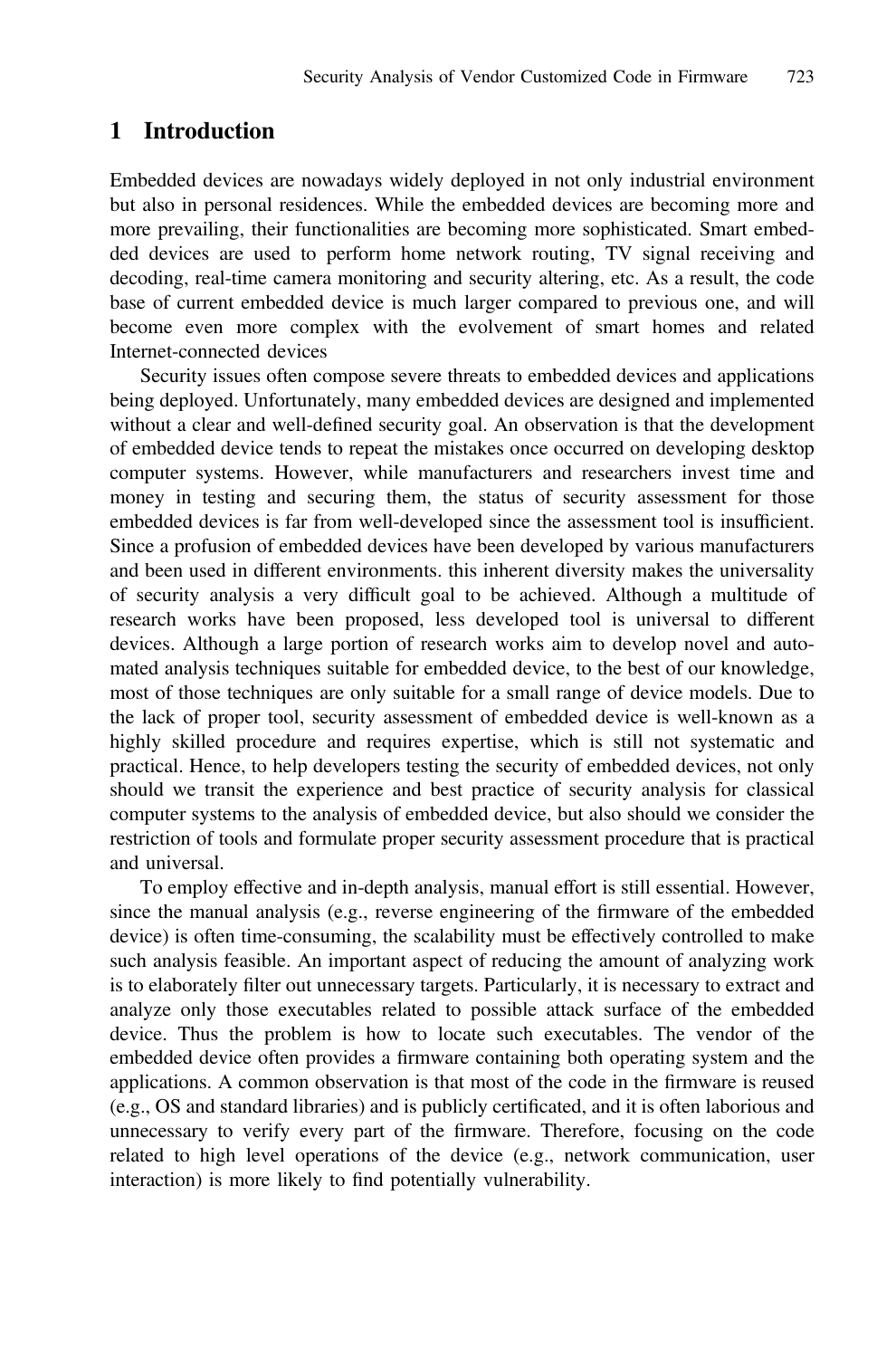The target of this paper is to illustrate the security analysis methodology of vendor customized code assessment. Vendor customized code (VCC) denotes to the code fulfilling specific functionalities of the device. For instance, a wireless router may contain particular code to fulfil the authentication of the user. That code usually performs a proprietary authentication implemented by the vendor and is therefore not publicly known. This kind of code is often not fully evaluated by professional security analyst and is error-prone. Our security assessment thus focuses on such vendor customized code trying to find security flaws. In detail, our security assessment focuses on four typical aspects: protocol cryptographic misuse, identity authentication, firmware integrity tampering, and incorrect patching of known vulnerability. This helps us concentrate the analysis task and conduct practical operations.

To employ the assessment, we first summarize to what extend could the prevailing commodity program analysis techniques and automated security assessment tools be applied to existing embedded device systems. The issues of analysis of embedded devices are concluded and we propose some solutions to address them practically. The next goal is to find vendor customized code and analyze it. To this end, we present a systematic security assessment procedure to help conduct firmware reverse engineering and vendor customized code searching. We expect our proposed procedure to dispel misconceptions and mystifications of embedded devices' security assessment, and further promote the analysis efficiency of typical embedded devices. Notice that our assessment is not trying to answer questions like "are there any security flaws in the device" or "are some functionalities of this device is secure". Instead, our methodology is to answer the questions that how a vendor feature is implemented, and whether the implementation (vendor customized code) violates some expectations for the feature.

To evaluate the effectiveness of our methodology, we demonstrate the experimental results using five embedded devices including two wireless routers, one smart camera, one modem, and a smart CDN device. By adopting our methodology, vendor customized code can be located accurately and the amount of code needed to analyze is reduced significantly for each device. What's more, the extraction of vendor customized code allows us to employ in-depth security assessment, which reveals critical security flaws among those devices that are not discovered before.

## 2 Issues of Firmware Analysis

In this section we briefly review the state-of-the-art tools and techniques proposed for embedded devices' firmware analysis, and discuss their deficiencies. Although many classical security analysis techniques are applicable for embedded device's code, corresponding analysis tools may not, or at least not fully, adapted. We summarize major issues of current analyses in the following.

### 2.1 Firmware Acquiring

Unlike commodity personal computer, the executable code of operating system and applications of embedded device are not easily accessed. Obtaining firmware of the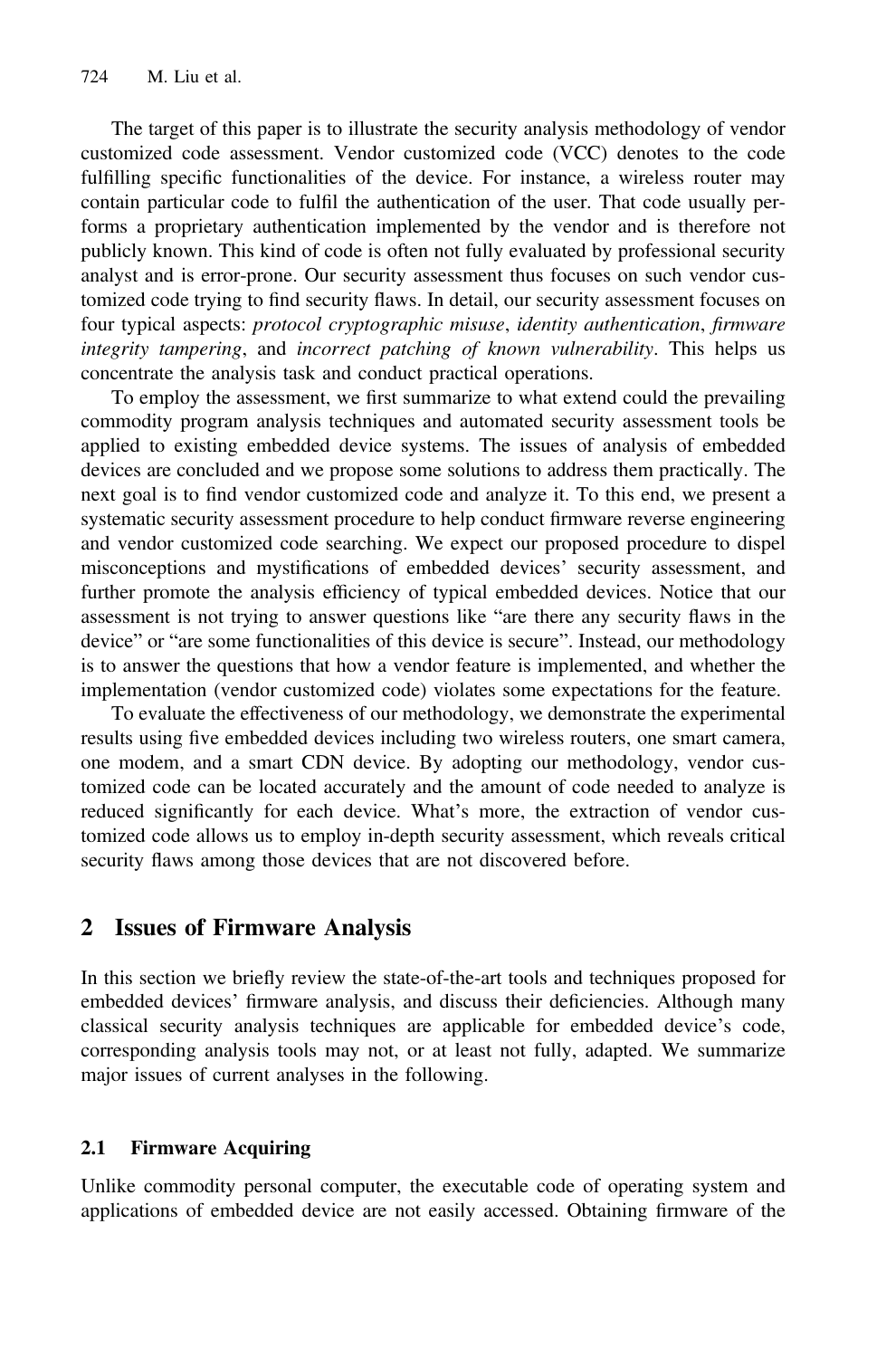device is usually the most direct and the only way of analyzing target programs. To obtain the firmware of a device, two aspects should be concerned: the updating process of firmware, and the storage format of the device. Both of them are the frequently utilized sources to help acquire complete or part of the firmware.

The most common way for users to update their embedded devices is to uploading an firmware image provided by the vendor via a specific interface (an upgrade page for web management in most routers, upgrade utilities for Apple Airport, HP Printer, etc.) Thus analyst has the chance to intercept this process and extract the firmware image. Although previous studies often utilize the accessed URL of the update process and use crawler to download firmware packages from vendor's website, especially for large scale analysis [[1\]](#page-16-0), many devices often perform automatic and silent update checking to upgrade firmware. For those upgrade routines in which firmware packages are not direct accessible to users, manual analysis is still required to trace the upgrading agents and network traffic (and obtain the firmware).

Another major source of firmware is the storage medium of devices. For most embedded devices, softwares and configurations are stored in their local storage, such as ROM and flash. Thus analysts can manually dump stored content for further unpacking. This technique for device repairing and memory forensics has been widely applied to firmware analysis [\[2](#page-16-0)] with the growing concern of embedded security. To hamper firmware dumping, SoCs of some vendor may encrypt the firmware in ROM. In this case, although advanced dumping methods such as half-blind attack [\[3](#page-16-0)] can be applied, much manual intervention are required and sometimes the analyst may make use of known vulnerability (e.g., memory corruption) to help dump data.

#### 2.2 Firmware Unpacking

In most cases, the obtained firmware is a single image that requires to be separated into different parts according to it's original layout organization. State-of-the-art tools such as Binwalk [[4\]](#page-16-0), FRAK [[5\]](#page-16-0), and BAT [\[6](#page-16-0)] provide functionalities for standard format firmware unpacking. By scanning signatures of common file systems and file formats in firmware images, individual files or a whole file system will be identified and extracted automatically and recursively. If the header of a common file system is identified, it is used as the identifier to split the image, and the cut out filesystem part is able to be mounted on another normal Linux system. After that, files inside the image are available to access.

In our practice, however, although those unpacking tools are sufficient for most Linux based firmwares, which contains a common file system (squashfs, jffs2, etc.), there are still many so-called monolithic firmware images of Real- Time Operating System (RTOS), which are packed with proprietary formats. For those images, universal tools often fail to identify and unpack them.

Another situation is that the acquired firmware is only a raw image of storage dump instead of a well formatted package, and there often does not exist the concept of file in such image. In this case, manual effort on determining the entry point of the raw bootloader becomes the last resort to recover possible system kernels and software applications, even if it is very complicated and tedious.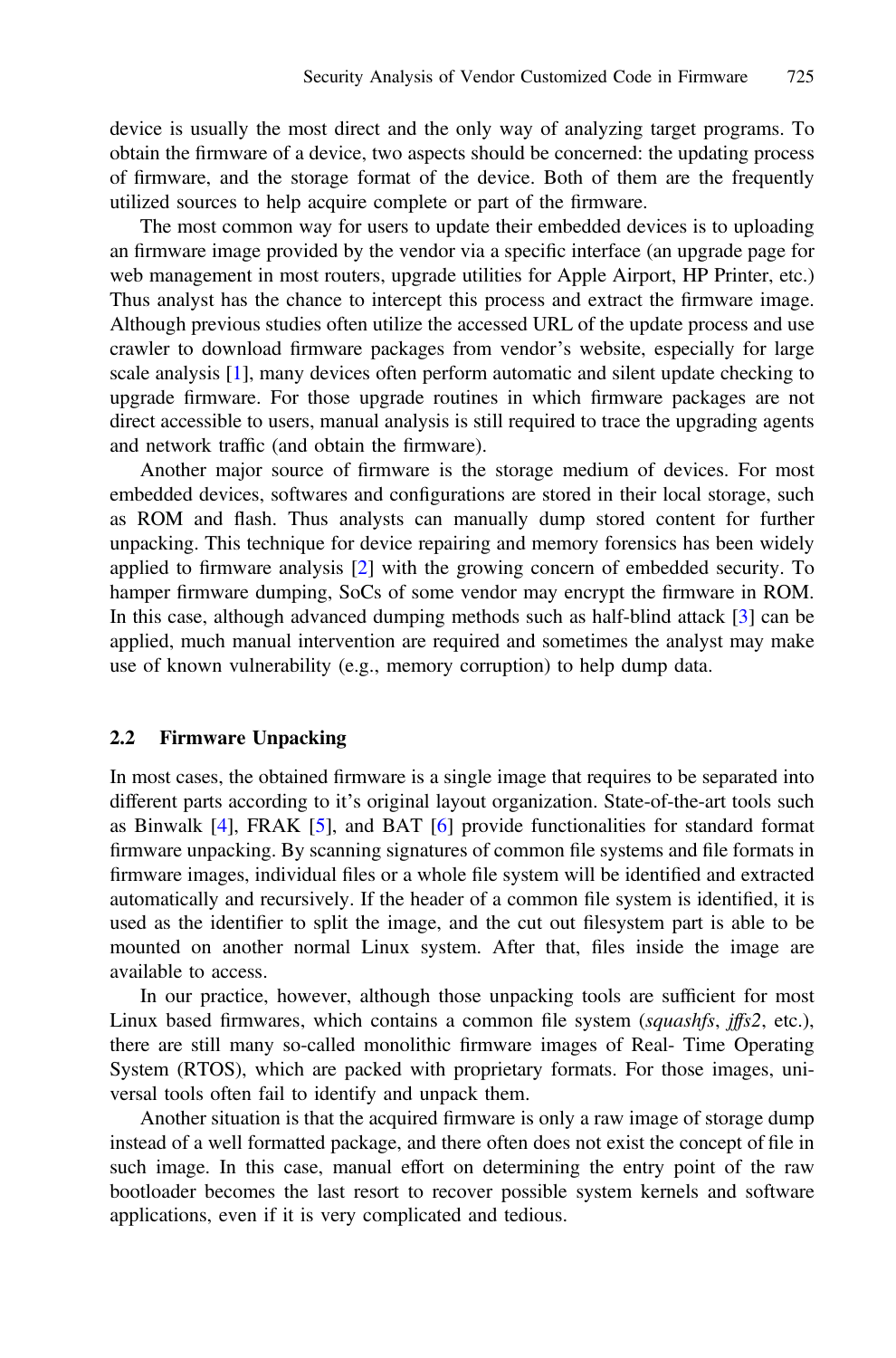#### 2.3 Code Debugging

Debugging code on embedded device is inconvenient and often impossible. A commercial off-the-shelf embedded device is rarely enabled debugging functionality of its main board. Comparing with a development board, a released device has no debugging peripherals to monitor the running state of the CPU and memory. Meanwhile, a full debugging solution including technique documents and debugger softwares is not provided either. Thus, it is usually impossible to directly debug a device like what developers do.

To implement the task of debugging, analysts utilize alternative measures. For instance, when using GDB stub [[7\]](#page-16-0) to debug, the device should execute a piece of stub code to build a remote debugging tunnel before booting. Then, the stub downloads and executes the original firmware. Also, if the system of the device is an embedded Linux System, analyst could attach debug server to specific running process and debug it. But to implement those functionalities inevitably involves manual intervening. As the vendors are not likely to provide the debugging privilege to normal user, analyst should either insert such a stub before booting process or gain a root privilege of the devices, which are both not easy to achieve.

### 2.4 Code Emulation

Emulation is a promising alternative way to achieve dynamic code analysis and inspect any run-time information. State-of-the-art emulators support most architectures (MIPS, ARM) that embedded devices are adopting. The overhead for emulation is also acceptable (four times slower than the execution of native code according to [[8\]](#page-16-0)). But a main restriction for emulation is that it often requires a full system emulation to execute the code correctly. For an embedded system image, it is not emulated as easy as desktop systems. Desktop operating system only requires few I/O devices (hard drive, screen, etc.) to boot up. Those I/O devices work with a clear protocol to emulate. For a embedded device, on the contrary, because neither peripherals details nor board support package of a devices are easily known for an analyst, full or approximate system level emulation is usually impossible.

Previous works [[9\]](#page-16-0) try to address this issue by utilizing process-level emulation or run an ELF executable file in another emulated Linux environment. Unfortunately, this technique is not always effective since a large portion of embedded software access NVRAM to load/store the configurations, which is essential to the execution but hard to be accurately emulated.

## 3 Vendor Customized Code Analysis

### 3.1 Target

As a complex combination of tightly connected softwares, an embedded system consists of many parts and components such as bootloader, operating system, daemon software, shared libraries, etc. Among them, most are auxiliary components. For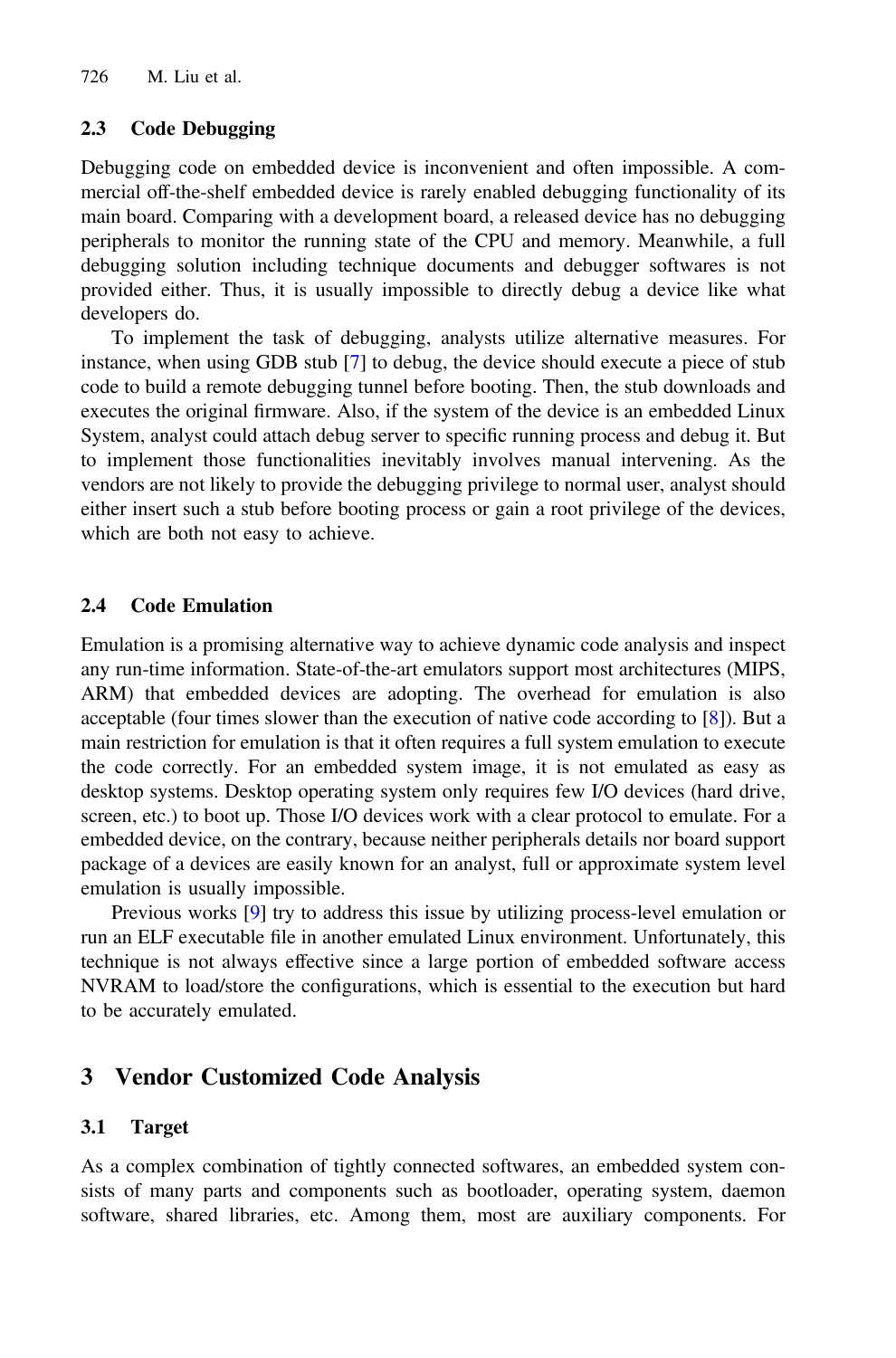example, DHCP daemon in a router, decompression libraries in bootloader are used to be implemented using open-source code base or mature solution, which are vetted beforehand and rarely have vulnerabilities. So, for a specific embedded device, we should focus on those vendor features which are implemented by the vendor self, and only specific for one or a series of device. The code to implement those features is often the particular part of the system that accepts user's input, which means the attack surface is restricted to this part of code. We denote this part of code as the vendor customized code. In a word, in the firmware of an embedded device, vendor customized code indicates to those proprietary code which are implemented for some vendor features.

In the following sections, we will demonstrate our security concern about vendor features and our methodology to locate and assess vendor customized code. In detail, we try to answer the following investigative questions of common functionalities related:

- $-$  Q1: Is the protocol properly protecting private data transferring on the Internet? Since the "Never roll your own cryptography" principle is not familiar to non-expert developers, many home-brewed cryptographic procedures are used in an embedded device. Meanwhile, due to the inherent complexity of cryptographic libraries, cryptographic misuse becomes another critical problem [\[10](#page-17-0)]. Thus any proprietary protocol should be assessed to find potential cryptographic flaws.
- $-$  **Q2**: Can the device properly authenticate a granted user accessing this device? Nowadays many embedded devices utilize an HTTP management interface for user to set up device configurations. Vendor may exclude unnecessary session modules, which are commonly used in current web authentication application from the web server program of the device. This introduces new authentication factors and potentially causes various security problems. Another common problem in embedded devices is that vendor may intentionally leave some backdoors to access the device conveniently  $[11, 12]$  $[11, 12]$  $[11, 12]$  $[11, 12]$ . This often tends to be a serious security threat and leads to security breach to the device.
- $-$  Q3: Could the integrity of firmware in this device self be preserved?

Modification attacks against firmware [\[5](#page-16-0)] often inject malicious code into a device, and the final user turns to be the specific victim. Since consumers are usually not able to distinguish a refurbished device and will not know if the software in a device has been modified, attacker could modify the original executables on the device before it is sent to the end-user to fulfil the attack. Meanwhile, attacker could also intercept the firmware update process of the device and inject malicious image if the integrity checking is missing. For these reasons, we should consider whether the device adopts a robust code integrity checking scheme to protect the system against any unauthorized code's execution.

– Q4: Have previous vulnerabilities been correctly patched? Some failed patches [\[13](#page-17-0), [14](#page-17-0)] for PC software or mobile software has been witnessed in recent years. This would also happen to embedded devices, and thus additional assessment on a patched code is still essential.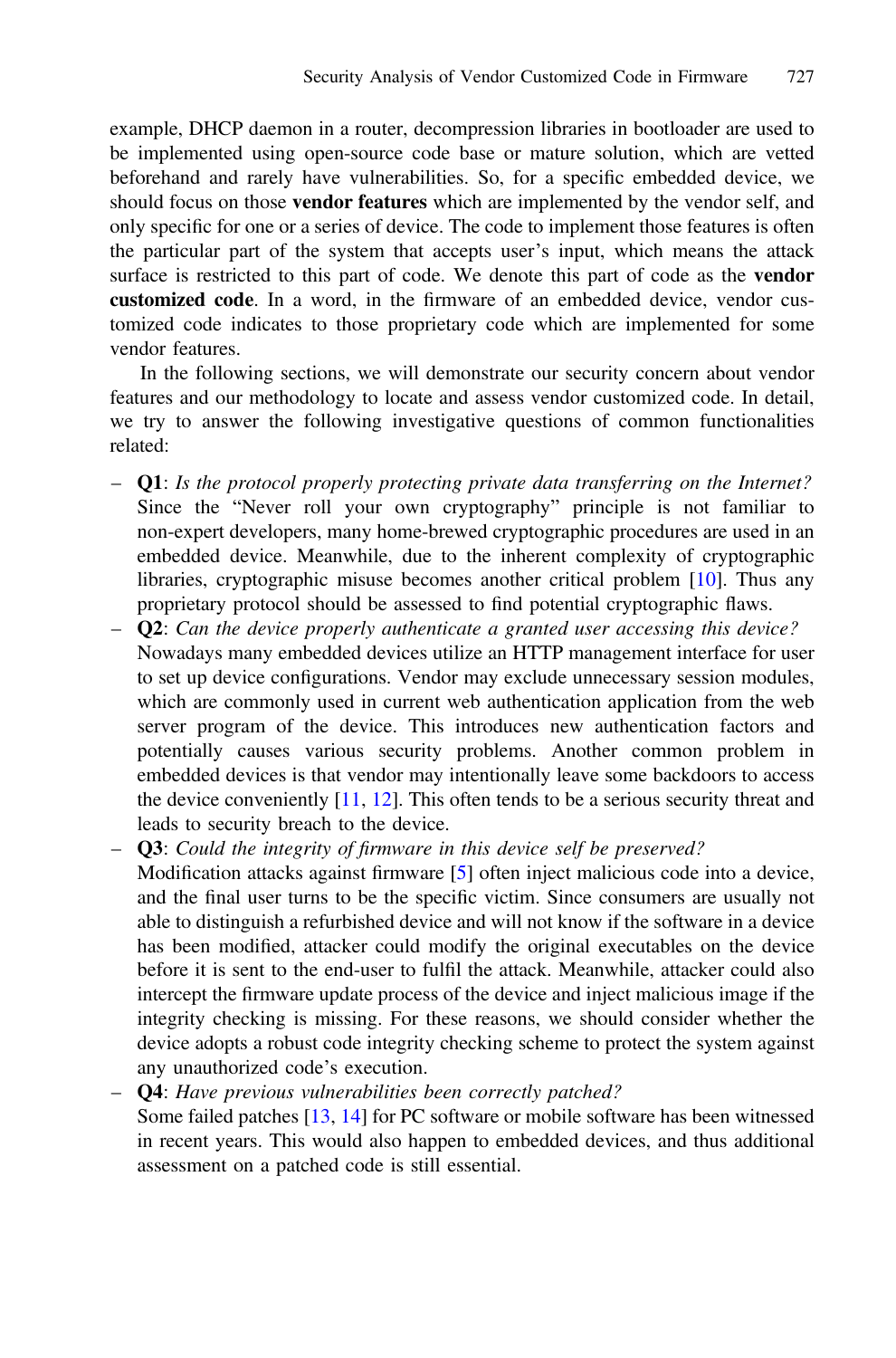#### <span id="page-6-0"></span>3.2 Searching Vendor Customized Code

Black-Box Behavior Analysis. Part of vendor features are obvious such as video capturing for a smart camera, while much more of those are hidden. For example, automatic upgrading of a device may not be acknowledged by the users, but clues of this behavior can be found in the network record.

It is what we concerned of to discover vendor features in this stage of analysis. In one hand, we test any functionalities of target device, by feeding data normal or abnormal and recording the response. In the other hand, during the blackbox analysis, the network traffic is captured which reveal the corresponding host, port and protocol for any network connection.

Executable Retrieving. In this section, we will show how we derive binary code, which enable our white-box analysis for target devices.

We derive the code from two major sources, one is a running device, and the other one is device firmware package for device upgrading or recovering.

We can obtain software code of a running device, if we can access the console of this device. Possible methods are, utilizing previous vulnerability to get a shell, manufacturing a malicious upgrading firmware package to get a backdoor, connecting to the console of device via UART interface directly, etc. If any of those attempts succeed, we can easily collect binary codes, executable files and runtime information.

The other method is to decompose the firmware package. *file* utility and *binwalk* [\[4](#page-16-0)] are used to identify known format for file and data blob. If the steps above failed, which usually happens to a monolithic operating system, we try to find the correct base address of the image, and then get a more precise disassembly code.

Vendor Customized Code Locating. The final step of our searching is to locate some code snippets which are responsible for the vendor features we concern about.

This step plays an important role on minimizing the range of code analysis by restricting it into few small pieces.

In detail, two code locating schemes can be followed depending on whether we can access to the running device, respectively. If we are able to access to the running device, listening port/alive connection can be used to infer the responsible process. For example, we can execute 'lsof -i TCP:80 -n' or 'netstat-ln' command to get the process ID for the web server running in the devices. Although such utilities may not installed in the devices, we can upload a static linked utility to the device, since we have root privilege. Some devices adopt tailoring embedded Linux system, which have no required utilities ('nc', 'wget', 'chmod', etc.), to upload a executable file directly. In this case, we first copy an existing file which already have 'X' permission, and then overwrite the copy by 'echo' arbitrary bytes into this copy. As far as we known, since all the shell for Linux enable 'cp' and 'echo' command, this method is universal for all devices which adopt Linux operating system. We are also able to obtain the corresponding program binary by following the symbolic link, which is located at '/proc/PID/exe'. Any shared libraries which are loaded in the process can be also found in '/proc/self/map files/' or '/proc/self/maps'. To confirm whether a process is related to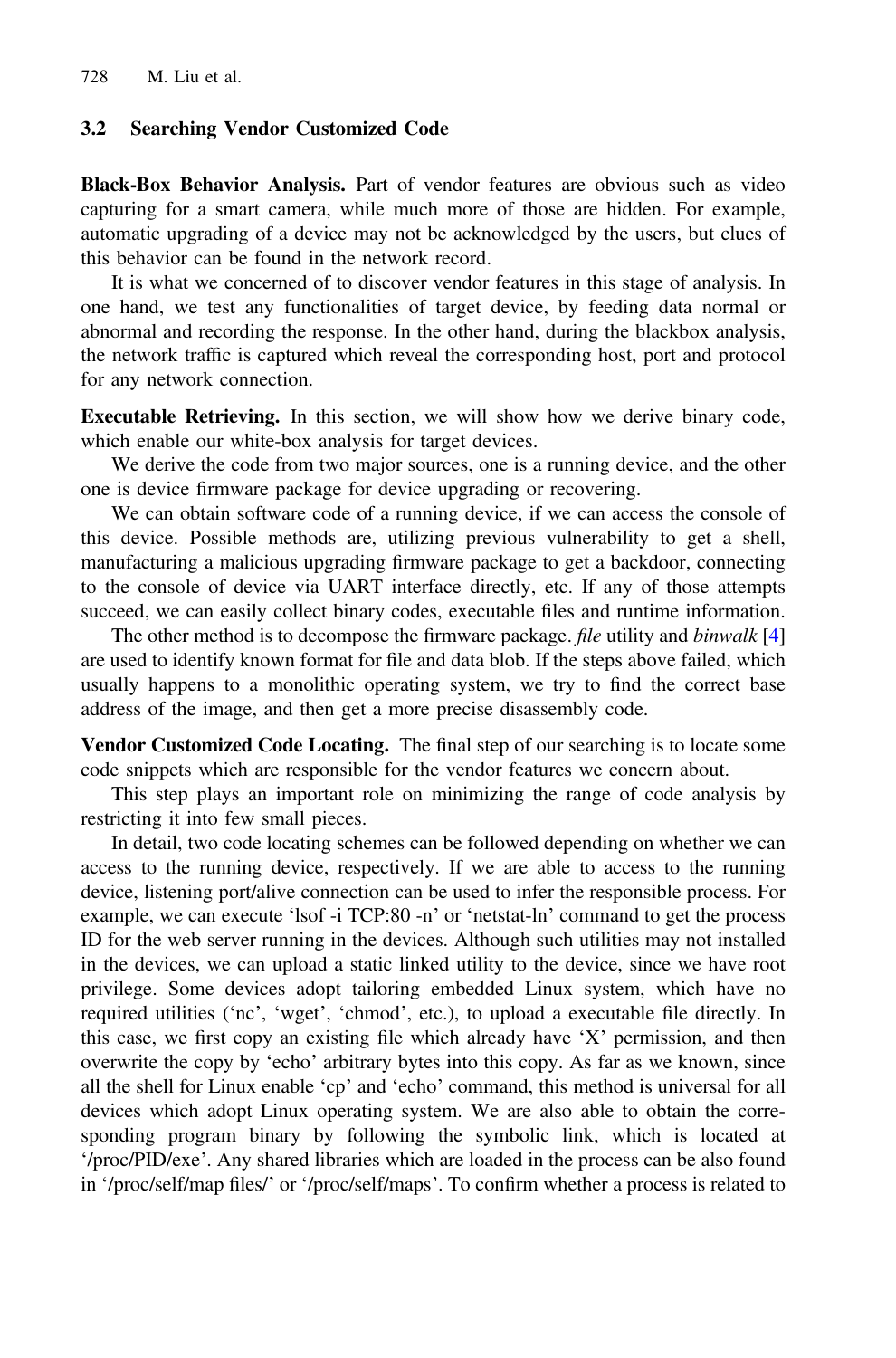some features, we kill the running process, and observe whether the vendor features are still working.

The other scheme is a static string analysis based. We perform keyword string searching for every extracted executable from the whole firmware image. For a specific feature, some critical keyword should be used by the code. For example, if the target feature is a HTTP server running in the device, GET, POST, HTTP, Host can be a set of keywords. If we find an executable contains specific keywords, we choose it as the candidate executable for the following security assessment.

#### 3.3 Security Assessment of Vendor Customized Code

Our assessment is to recovery any details of vendor customized code. As the analysis scope has been minimized and restricted, coarse-grained manual static assessment is feasible in an acceptable period of time, to understand the basic behavior for the VCC. But there are also many pieces of code are complicated, and also not easy as well as necessary to understand. For example, some encoding/decoding functions may be significant for protocol analysis, which only contains encoding algorithm. We do not have to be aware of the details of this implementation, but only need obtain some output for some specific input. In this case, We try to debug, or emulate the piece of code. Some executable files depend no peripherals, thus we run and debug it in an QEMU emulated Linux system for the corresponding architecture. We also emulate those routines by unicorn engine, if no unknown initialized global variables or I/O will be accessed during the execution of those routines. We may also need to derive the input for specific output. In this situation, we utilize angr to perform a dynamic symbolic execution. To achieve this, we feeding the routine a symbolic input, and explore the path satisfying the constraints for output data at exit point of the routine.

## 4 Experimental Evaluation

In this section, we investigate five commodity embedded devices in Chinese market including two wireless routers, one modem, one smart Content Delivery Network (CDN) device, and a smart camera. We first report our analyzing results of firmware and vendor customized code of these devices. Then we discuss the security assessment of vendor customized code focusing on the issues mentioned in Sect. 3.3, and report the discovered vulnerabilities.

#### 4.1 General Analysis

The five devices we choose to assess are:

- $-$  TP-LINK WR740nv5: a wireless router produced by TP-LINK, the world largest WLAN device manufacturer.
- TOTOLINK A850R: a wireless router produced by TOTOLINK, a networking equipment vendor in Korea.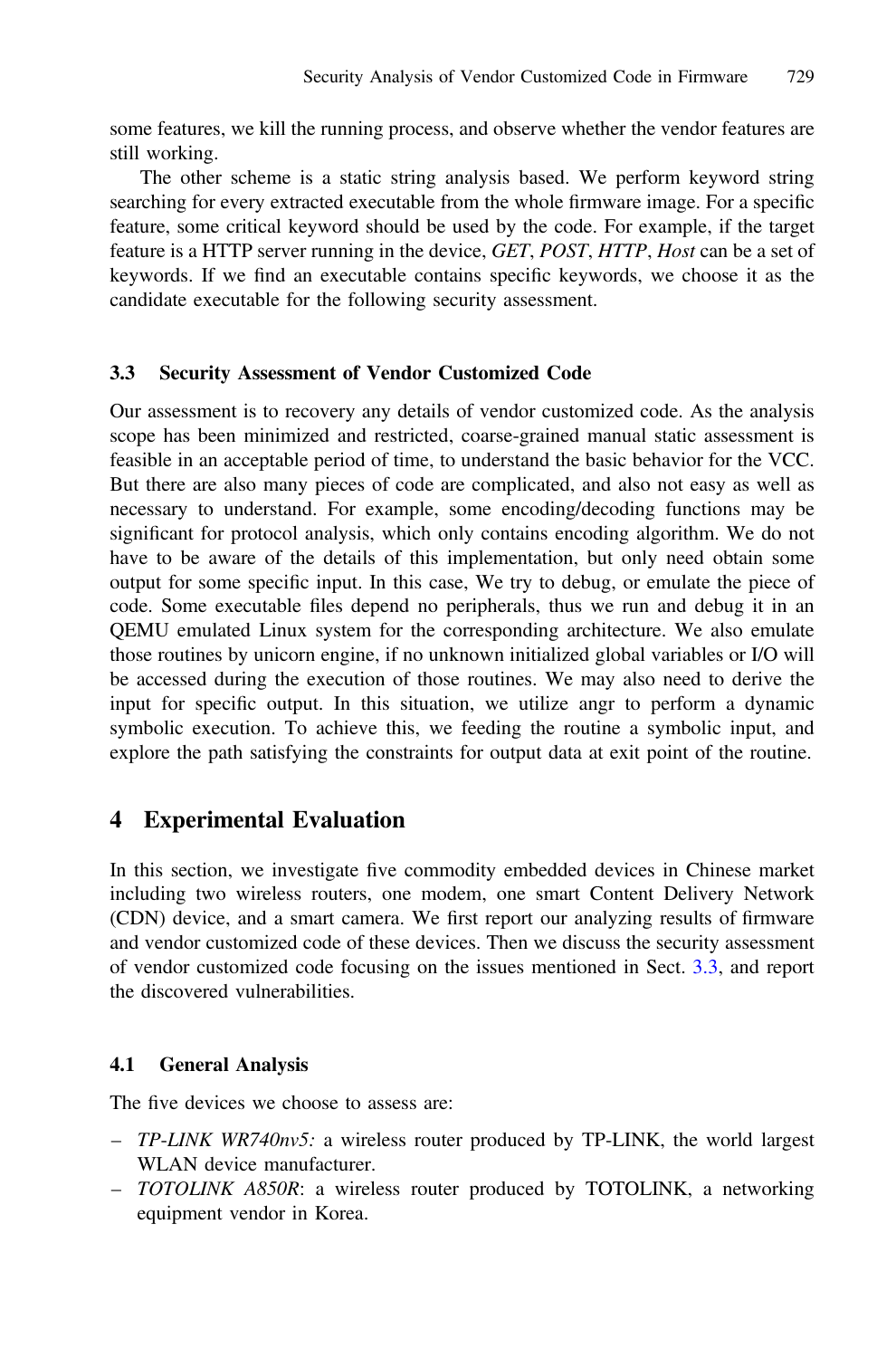- HUAQIN HGU421: a fiber optic modem used by China Telecom, the major ISP in China.
- Thunder Money Maker: a smart CDN device manufactured by Thunder Corporation.
- Yi Smart Webcam, a smart camera released by Xiaomi Inc., one of the leading Chinese consuming electronics cooperations.

For each device, we test every functionality of it, try to observe how the device behaves and record any network event as mentioned in Sect. [3.2](#page-6-0). After that we figure out some vendor features for each devices:

- Different from many other routers of TP-LINK that adopt embedded Linux system, TP-LINK WR740nv5 is based on VxWorks, which is a prevailing RTOS. We find that this device will check if a user uploaded firmware package is valid or not.
- As a tiny CDN node, Thunder Money Maker shares customer's bandwidth to Thunder CDN Network, and earns commission from Thunder Corporation according to the amount of uploaded data. It will automatically download upgrade package via HTTP protocol. Moreoover, we observed the device frequenly prompt SSL request to the URL kjapi.peiluyou.com.
- TOTOLINK A850R is a Linux based wireless router. Common features for home router are provided via an HTTP based interface. During our test, we found that no cookie is used to authenticate web users (the response contains no 'Set-Cookies' header for a successful login request), which suggests that device uses an uncommon way for authentication.
- $-$  *Yi Smart Webcam* allows users to bind their mobile phones to the camera, then the real-time captured video can be watched in a corresponding app on user's phone. The format of video stream tansfered via Internet is unkonwn. Thus we guess the data is encrypted or some-kind proessed. Also we notice that the device listens on a strange TCP port, and response a magic string when a client connects to it.
- HUAQIN HGU421 allow users to login to configure the device via a WEB interface. But only a low-privileged account is given to user.

### 4.2 Firmware Analysis

We first try to gain access to each device, as mentioned in Sect. [3.2](#page-6-0). We find four of them disclose an access terminal via different ways.

- For WR740 and HGU421, we direct access them via TTL.
- For A850R, a known PoC of remote command execution vulnerability is used.
- For Thunder, we replace the upgrading package during the auto-upgrading process, and implant a backdoor.

We also scan for any known-formated blob for those device with firmware package provided. The results are listed in Table [1](#page-9-0).

After the primary analysis, we show that it is able to retrieve executable files (ELF files) for four Linux based devices (from known format file system image, or download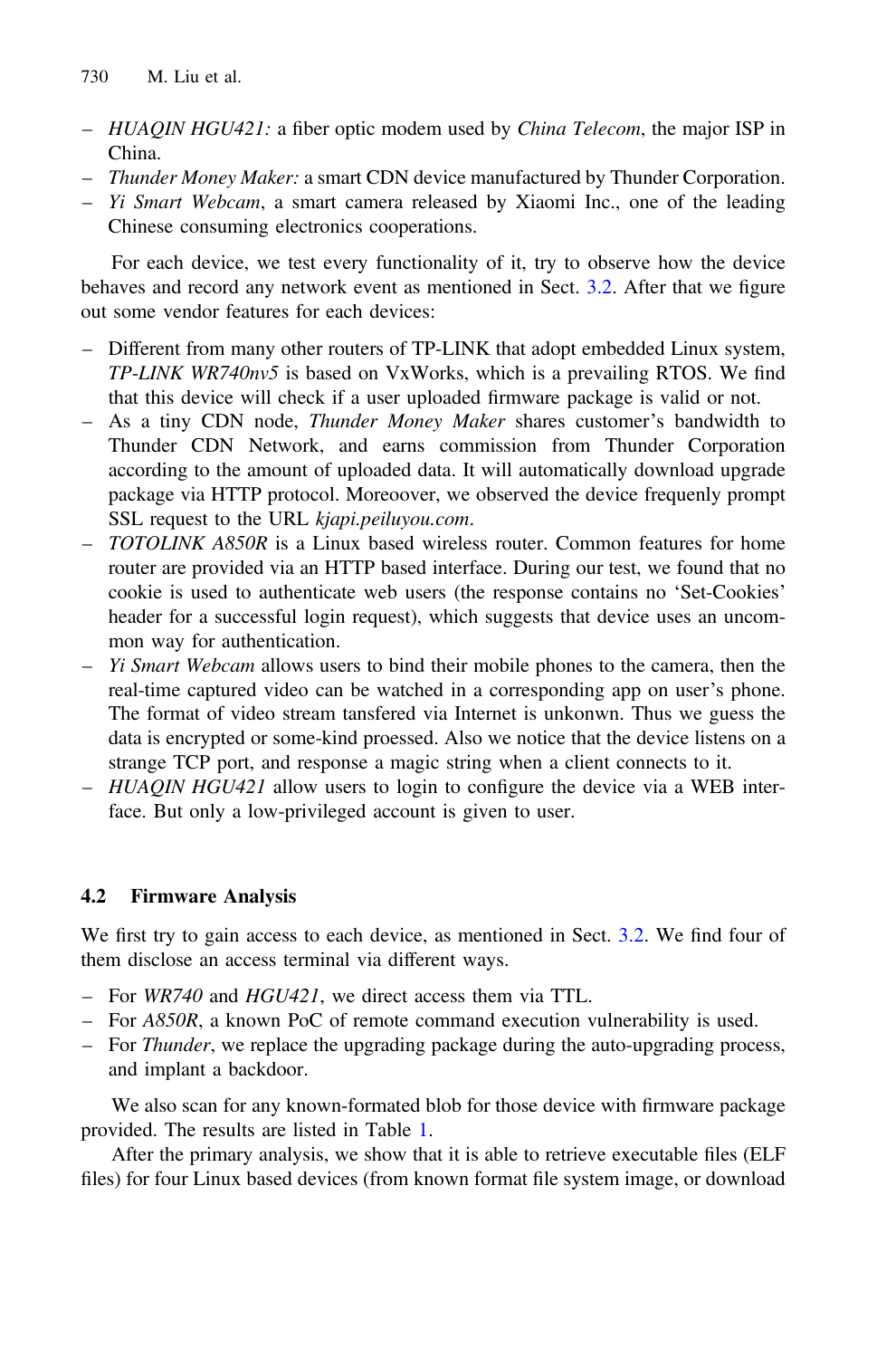<span id="page-9-0"></span>

| Device        |                  | Firmware format File carving result |  |
|---------------|------------------|-------------------------------------|--|
| Thunder       | Zip file         | None                                |  |
| WR740         | Unknown          | Some zlib compress image            |  |
| A850R         | Unknown          | A standard squashfs file system     |  |
|               | WebCam   Unknown | A iffs2 file system                 |  |
| <b>HGU421</b> |                  |                                     |  |

Table 1. Firmware format and content analysis

from a running device). The only device whose executables are not able to be extracted is TPLINK WR740. To address, we utilize the memory dumping functionality provide by UART console to directly retrieved the application code. Since no UART pin is provided on the mainboard of WR740, we distinguish the corresponding pins of AR9331 microcontroller according to its datasheet [[15\]](#page-17-0), and directly welded two jumper wires to lead them out (as depicted in Fig. [1\)](#page-10-0). Finally we conduct memory dumping to obtain a raw image of the memory. After the dumping, we obtain the memory image containing kernel and application.

We also decompress all compressed blob in the firmware package, list all the strings appearing in those images using strings utility. Some strings such as "auto-booting…", "I'm booting now......", and "Press Ctrl + C or Shift + C to stop auto-boot..." indicate the existence of the bootloader. To determine the base address of the bootloader, we find a piece of code of switch statement by searching the switching jump instruction (*jr \\$v0*). Before swiching jump instruction, few instructions (sltiu  $\gamma v$ ,  $\gamma v$ ,  $\gamma v$ ,  $\gamma v$ ,  $\gamma v$ ,  $\gamma v$ ,  $\gamma v$ ,  $\gamma v$ ,  $\gamma v$ ,  $\gamma v$ ,  $\gamma v$ ,  $\gamma v$ ,  $\gamma v$ ,  $\gamma v$ ,  $\gamma v$ ,  $\gamma v$ ,  $\gamma v$ ,  $\gamma v$ ,  $\gamma v$ ,  $\gamma v$ ,  $\gamma v$ ,  $\gamma v$ ,  $\gamma v$ ,  $\$ nop;..; li  $\delta v0$ ,  $0x8046FE70$ ; addu  $\delta v0$ ,  $\delta v1$ ; lw  $\delta v0$ ,  $0(\delta v0)$ ; ir  $\delta v0$ ) reveals the virtual address (0x8046FE70) and size (9) of the jump table. It's also able to find the starts of most case blocks, because case blocks are usually after the end (a jump instruction to the end of swich statement) of another case block. Since all the case blocks should has a corresponding pointer in the jump table, we can easily deduce the bootloader is loaded to the address of 0x80400000. Once the base address is determined, this image can cor-

4.3 Vendor Customized Code Searching

rectly disassembled and most of the binary code is readable.

To locate the vendor customized code out of all the retrieved executable code, various criteria are applied to five devices as mentioned in Sect. [3.2.](#page-6-0) In the following, we demonstrate how we locate the corresponding vendor customized code for each vendor feature, and show the amount of assessment is significantly reduced after it (Table [2\)](#page-10-0).

 $-$  As TP-LINK WR740nv5 has a fully unknown formated firmware, we firstly found the bootloader has a recovery functionality interacting with users on the serial port. After loading the bootloader in IDA, some prompt strings such as *Usage error*, please try %s-help lead us to the code for the recovery mode. During the analysis of firmware recovering routines, we confirmed that the entire operating system compressed in a special region of flash is also a piece of the firmware package. Therefore, the decompressed operating system as well as applications were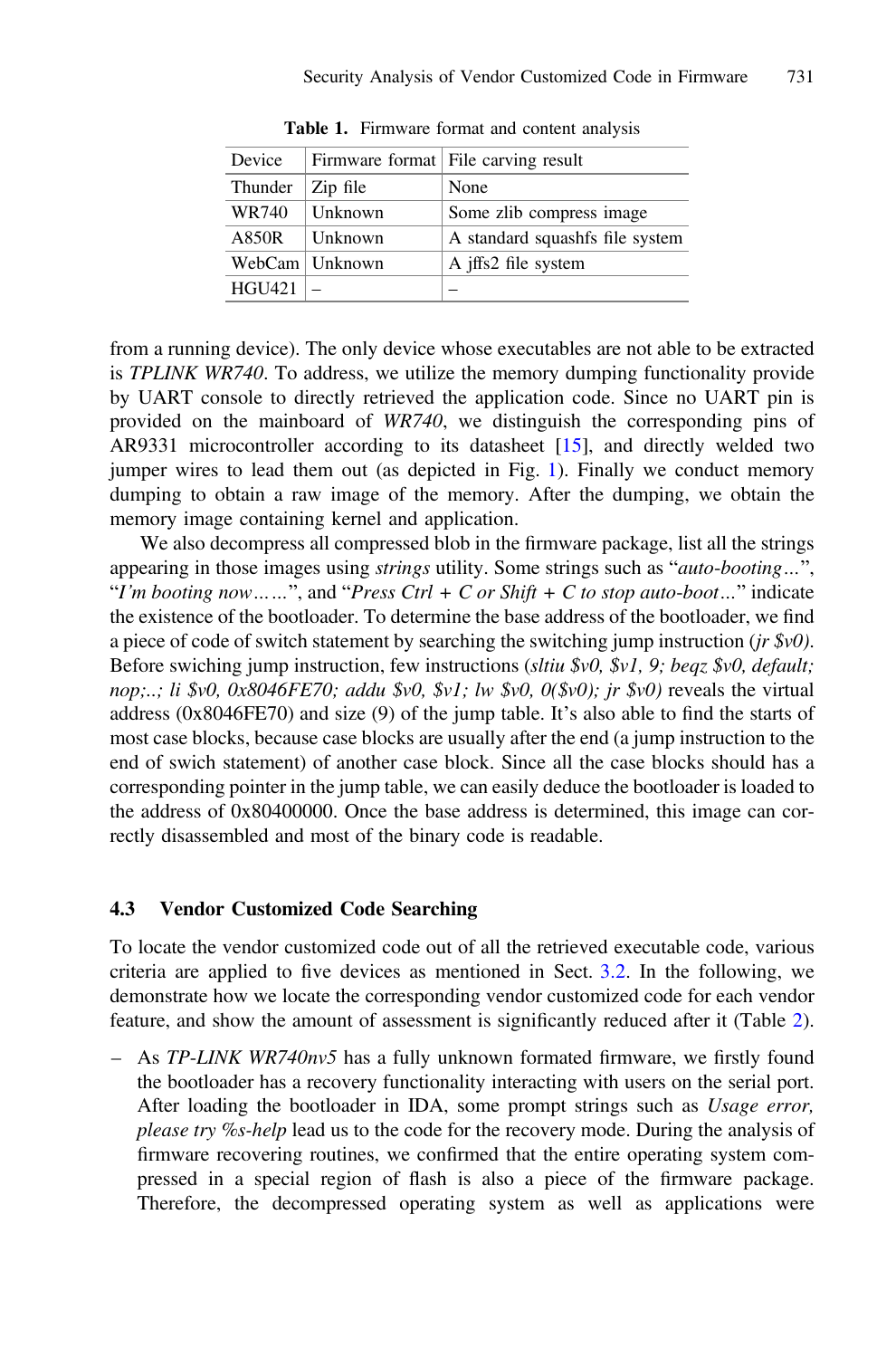<span id="page-10-0"></span>

Fig. 1. Jumper Wires connect to UART pins of AR9331

| Device        | Feature                       | Unpacked firmware size          | Vendor customized<br>code |
|---------------|-------------------------------|---------------------------------|---------------------------|
| WR740         | Firmware verification         | $2.4M$ (3868 functions)         | 83 functions              |
| WR740         | Packet forwarding             | $2.4M$ (3868 functions)         | 46 functions              |
| Thunder       | Upload statistic<br>reporting | 54.6M                           | 3.9M shared library       |
| A850R         | User authentication           | 29.1M                           | 476K executable file      |
| WebCam        | Video encryption              | 33.3M                           | 272K executable file      |
| <b>HGU421</b> | User authentication           | No firmware package<br>obtained | 836K executable file      |

Table 2. Vendor feature and size of customized code for each device.

obtained. Then, we tried to figure out whether the device is able to verify the validity of an uploaded firmware package. We locate this feature by searching the URL for upgrading page in the HTTP. This helped us pinpoint the logic of upgrading and confirmed the missing of firmware integrity check.

- For Thunder, we focused on the implementation of its unique upload statistic reporting functionality, which is directly related to user's reward. We found a dcdn client process is listening to one particular port (4693), and more than 10 different IP addresses are connected to that port. We also found in this process a library libdcdn client.so is loaded. Searching for meaningful names in symbol tables, five potential relevant functions were located.
- For TOTOLINK A850R, we aimed to find executables related to user authentication. We first statically disassembled every binary code file on the device to determine which one is the web server. After the code reverse engineering, we identify the file with name 'boa' as the device's web server. Therefore, the following in-depth analysis could concentrate on this executable.
- Our black-box analysis indicated that the *Yi Smart Webcam* encrypts the data before sending it to the user's mobile application. The very particular vendor feature we concerned about is how the data is encrypted. The corresponding process was first identified according to the network connection information. Then we obtained the executable of the process and further searched for functions responsible for data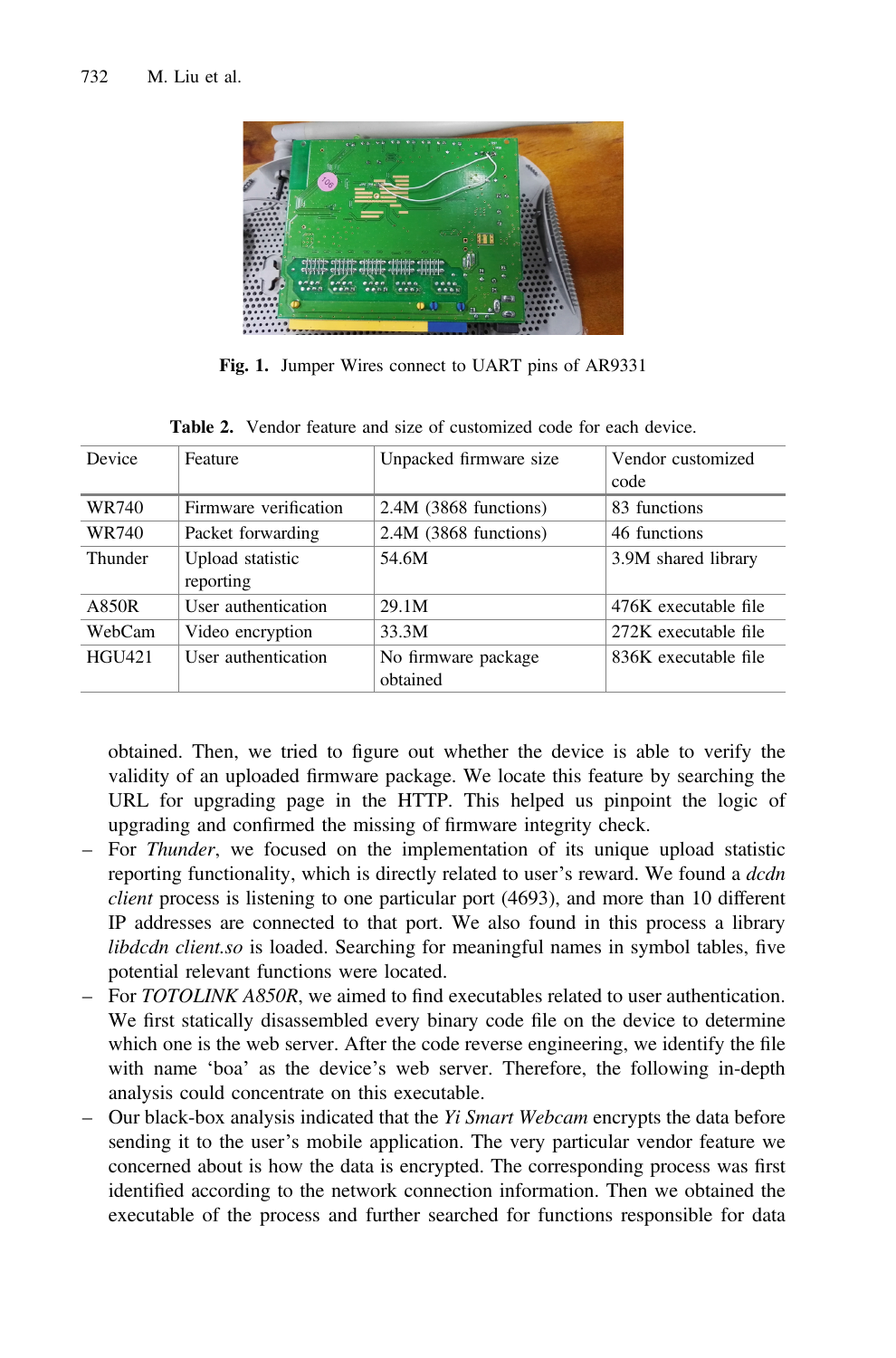encryption. We found symbols for AES encryption function in wolfSSL library occurred in the executable. This helped us narrow the assessment scope of executable code to only one function.

– As mentioned before, the HGU421 modem sets a restricted privilege to its normal user. The assessment of this device is therefore trying to find how the device authenticate an user. Similar to the feature locating of TOTOLINK A850R, we used the URL for login page as the indicator to search every executable. We found the executable uhttpd as the corresponding file, and we could focus on analyzing the handler for requesting to that page in this executable.

#### 4.4 Security Assessment

In this section, we will demonstrate our concrete secure assessment for each device.

Device Modification. Among the five devices we analyzed, we found TP-LINK WR740nv5 and Thunder Money Maker fail to check the integrity of the code. We detail the vulnerability and related attack as follows.

TP-LINK We manually analyzed the routine for firmware verification in TPLINK and obtained the exact format of firmware. According to our analysis, an MD5 checksum is contained in the header of the firmware package, the uploaded package will be accepted only if the checksum of remaining data corresponds to the one in the header. So the attacker can easily modify the package to inject some malicious code into the firmware and then repack it. We also emulated the MD5 hash function in the unicorn engine  $[16]$  $[16]$ , and the emulated code also executes correctly with correct result returned. This means even if the checksum function is proprietary, the attacker can simply reuse it to re-create a valid firmware package.

To demonstrate the effectiveness of the modification, we inject code into the firmware's packet forwarding routine to duplicate any packet to a specific host. This malicious firmware leads the device to send the entire network traffic to a malicious server, which proves the threat of the firmware modification attack.

Thunder. As the major functionality of this device, the file uploading and its corresponding CDN protocol of Thunder Money Maker is very complex, and the communication between account server and the device is encrypted by an unknown encryption algorithm. However, we conduct a device firmware modification attack to circumvent the encryption. We directly reverse engineer the 'libdcdn client.so' file, which is responsible for D-CDN function in this device. By searching for meaningful names in exported symbols, we can locate five potential relevant functions. After a manual analysis, how each function returns statistical data (i.e., in return value, arguments or global variables) is understood. Then we modify each function to report a tampered statistical data, uploaded it to the server to replace the original one and check whether the uploading speed shown in the mobile application is changed. Through this testing we pinpoint the specific function for accounting. By maliciously adjusting the upload speed of this function, we can cheat the server to earn much more money than what we should deserve.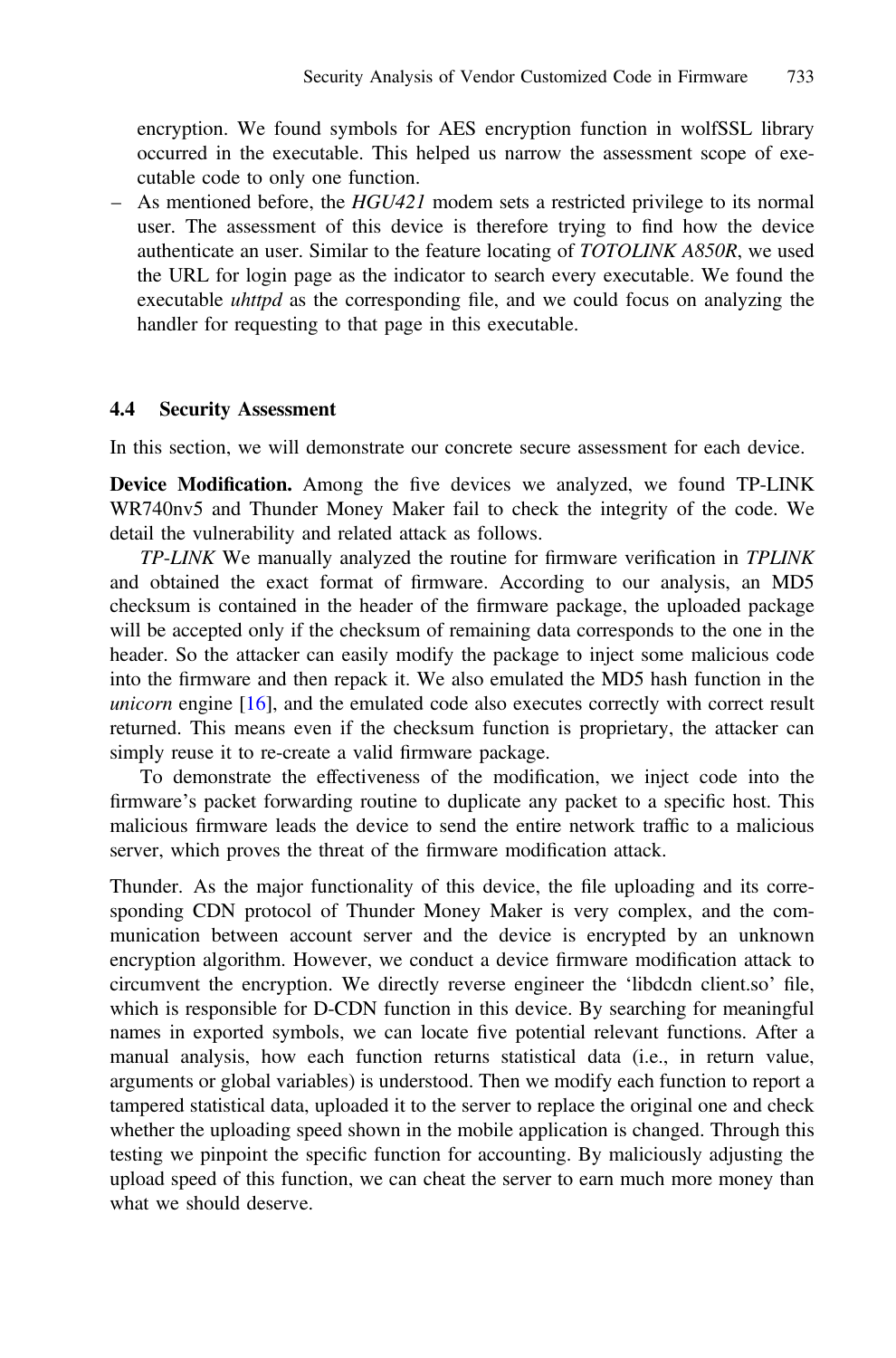### Corrupted Authentication

A850R We extract the binary file of the web server, Boa, in the squashfs filesystem of A850R. The handle for login request is located by searching login path 'boafrm/formLogin'. The handle contains only 172 assembly instructions, so it's easy to recover its logic. Instead of keeping sessions for login users, Boa stores the user's IP into the management information base (MIB) as an item 'LoginIP'. Different from normal session management, this mechanism in web server has two problems:

- 1. Any clients behind a NAT box in LAN will share same address connecting to the router, which means privilege will be leaked to the whole subnet if one user logins to the HTTP interface.
- 2. An attacker in LAN may simply discover and gain the authorized IP address by ARP spoofing.

List 1.1 Authentication Code in A850R

```
bool check_login(input_user, input_pass)
₹
  char user [16], pass [16];
  char user0[16], pass0[16];
  load_from_mib(USERNAME, user);
  load_from_mib(PASSWORD, pass);
  //load\_from\_min(SUPER\_USER, user0);//load\_from\_mib(SUPER\_PASS, pass0);if (0 == \text{strom}(input_user, user) \& 0 == \text{strom}(input-pass,pass))
  ₹
    return true;
  if (0 == \text{strom}(input_user, user0) & 0 == \text{strom}(input-pass,pass0))
    return true;
  return false;
```
We find that, request not from "loginIP" will also be allow to access the management interface, if correct username and password are provided in 'Authentication' header of HTTP request. There is another vulnerability in the routine to check 'Authentication' header which is shown in List 1.1. To check the validity of 'Authentication' header, the web server allocates two pairs of username and password on the stack. One is filled with the actual user's information, which is loaded from MIB, while the other is left to be uninitialized. Then the server compares the user's input with these two pairs of information, authorizing the user if either of the information is matched. Since both of the uninitialized stack strings may be empty, it is possible for attacker to bypass the authentication with an empty username and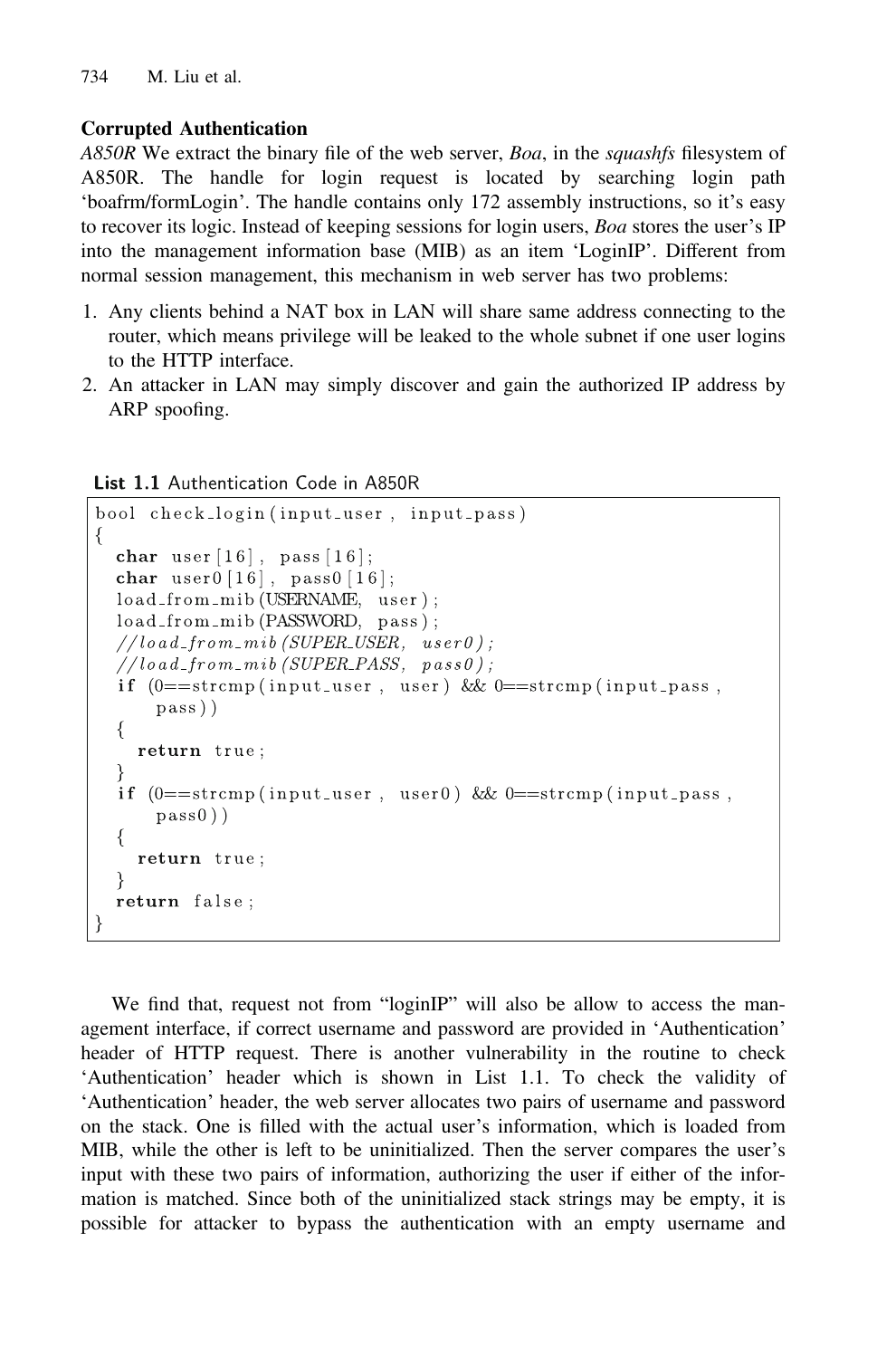<span id="page-13-0"></span>password. What make things worse is that the CPU of A850R is a big-endian architecture. The most significant byte of a word is often zero, if the word is a small interger, pointer to static array, or return address to some position to the code section. This makes the success rate of the attack much higher, comparing with same attack against little-endian architecture. To figure out the success rate of an attacker, we employ 10 malicious attempts, and all of them succeed.

To further derive how this issue has been introduced, we intended to also compare an old version of the firmware for A850R. We found no old version firmware of A850R on the Internet, so we take an old version of N301RT to compare. We find that the authentication process is very similar to that of AR850, but the uninitialized variables are initialized as SUPERUSER and SUPERPASS in MIB.



Fig. 2. Xiaoyi key agreement

Thus, we can confirm that it is the incomplete patching procedure that causes this issue.

HGU421 Our analysis of the *uhttpd* executable suggests a DoS vulnerability in this device. The vendor implements the parser (shown in List 1.2) for HTTP header of basic access authentication [[17\]](#page-17-0), which separates the username and password with a colon in a base64-encoded HTTP header. After a call to *strchr(header,':')*, the web server does not check whether the return value is NULL or not (i.e., whether a colon exists). Then the server uses the return value to separate the authentication info. As a consequence, an attacker may send a crafted request to crash the web server.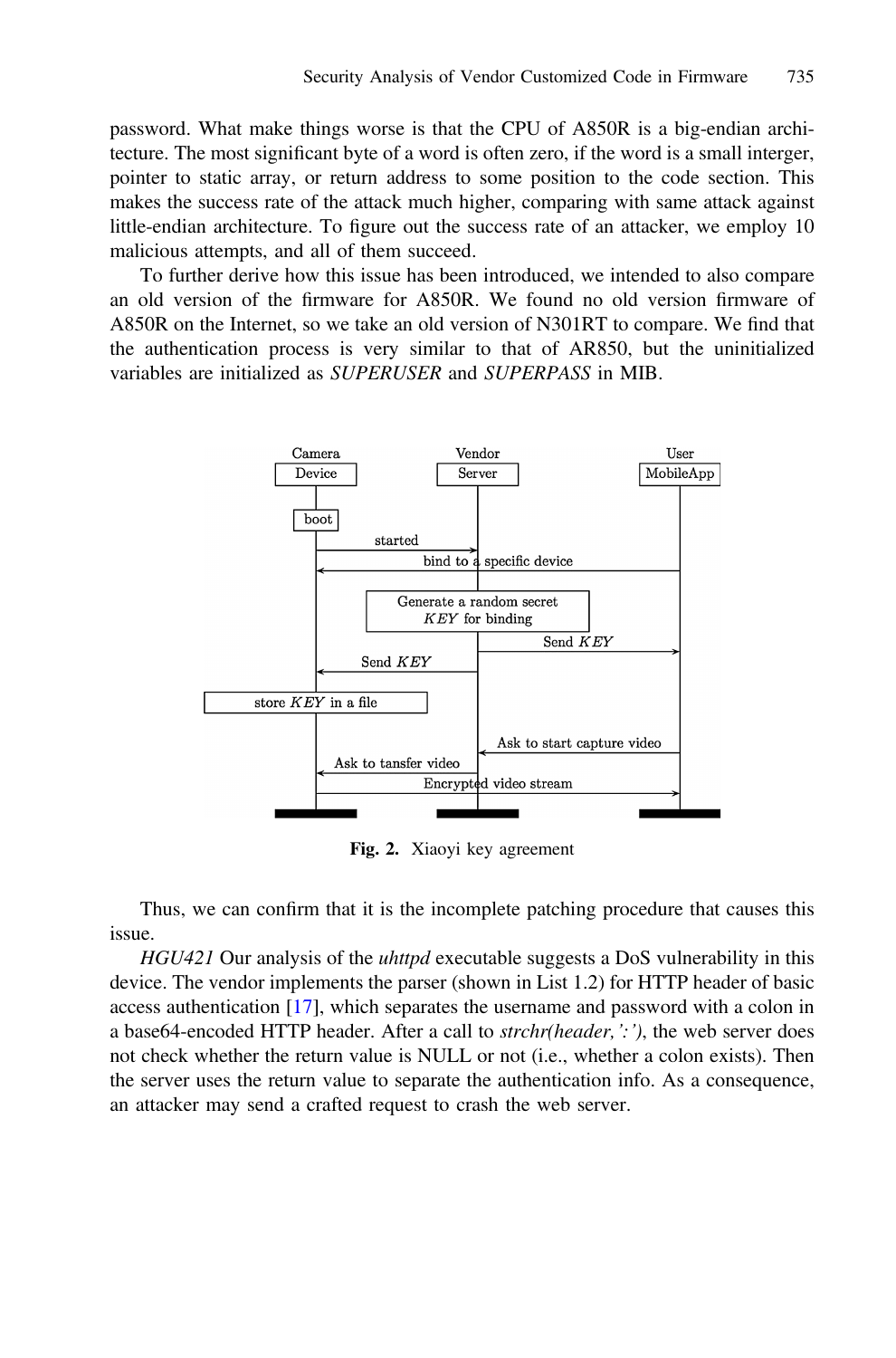```
List 1.2 Authentication Code in HGU421
```

```
bool check_auth_header(char * header)
\mathcal{L}_{\mathcal{L}}char *user, *pass;
  base64decode(header);
  user = header;pass = strchr(header, ':');
  pass [0] = ' \ 0';pass + +;return check_user_info(user, pass);
}
```
### Insecure Protocol

Yi Smart WebCam We search any file that contains keywords 'encrypt' in the jffs2 filesystem extracted from the firmware image. The executable binary named 'remote' has been noticed since it's the only executable file containing AES related symbols from WolfSSL. We confirm 'remote' is responsible for video capture and transfer, because we also find symbols for video codec in this binary. Since this executable is not large, we manual analyse it to recover the key agreement protocol (Fig. [2\)](#page-13-0). Our future analysis discovers at least two issues in Yi Smart Camera:

- 1. The vendor only encryption the first two blocks of each video stream using AES-128 with ECB mode. It seems that to make the encrypt/decrypt faster on a tiny embedded device as well as on a mobile device, the vendor abandons a standard encrypt procedure. This allows a Man-In-The-Middle attack to decode most of the video stream.
- 2. The key agreement of the video transmission protocol contains serious problem. Since a secret key needs to be shared between the camera and mobile application, the key is first generated by the vendor's server and is transferred to both the mobile application and the device after a binding operation. However, the camera launches a special daemon service that listens to a TCP port (38888), and echoes this session key if received arbitrary request. Then any attacker captured the encrypted stream can also get the secret key via this TCP port. It seems that this port is used to debug, but the vendor forgets to remove before releasing the device.

## 5 Related Work

### 5.1 Static Binary Code Analysis

Disassembler is required for most binary code analyses. Due to the complexity and diversity of different instruction sets, many disassembly engines (udis86, diStorm3, etc.) can only support i386/x86-64 architecture and is not feasible for embedded system analysis. IDA is the state-of-the-art universal disassembler for most of processors. Many previous cross-architecture works [\[18](#page-17-0), [19](#page-17-0)] are based IDA's disassembly result.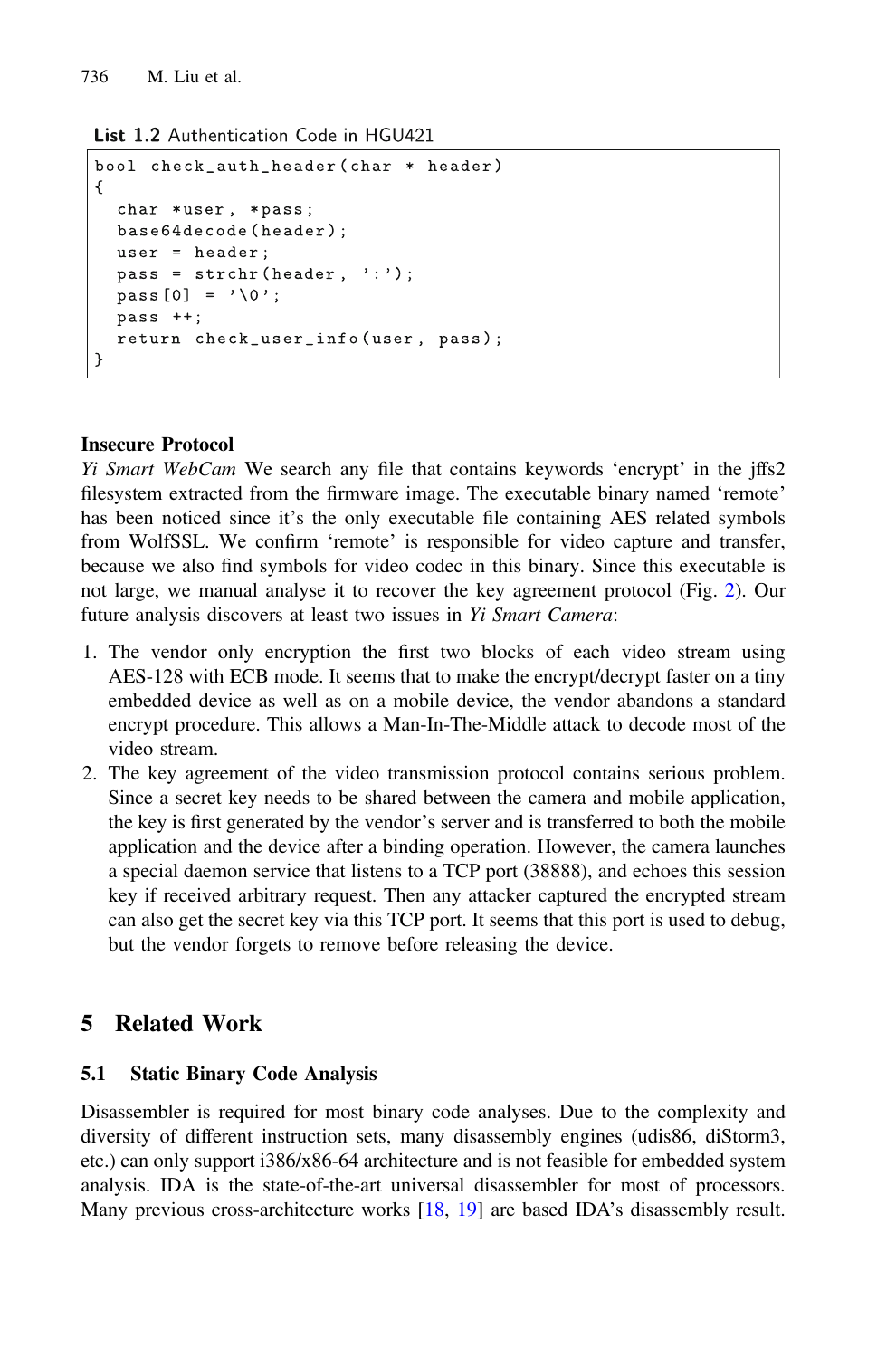However, to acquire a precise analysis result, the disassembling of IDA involves many interactive processes, which requires the participation of expertise. Capstone is another multi-platform, multi-architecture disassembly framework that supports ARM, ARM64, MIPS etc. But some frequently used instruction sets such as MSP430, 8051 and AVR, are still not supported.

#### 5.2 Dynamic Binary Code Analysis

To perform dynamic analysis, analyst may execute programs in a firmware with an emulated environment. As common emulators contain no peripheral details, previous works  $[20-22]$  $[20-22]$  $[20-22]$  $[20-22]$  try to fully or approximately emulate those peripherals. Those solutions face different problems such as short of documentation or misbehavior of the emulated code. Avatar [[23\]](#page-17-0) is another platform that is able to connect emulated code with physical device to achieve a fully emulated environment, but until now it's not publicly released. For Linux-based firmware, although full system emulation is not possible, the file system in the firmware can be mounted and programs could be emulated. Cui et al. [\[9](#page-16-0)] run startup script in an alternative Linux system to emulate a running system. Meanwhile, executing an emulated process in QEMU user mode is also an alternative way. Those techniques are suitable for Linux based firmware in our practice. Even though, missing MTD devcie in file system, User Defined Instructions in MIPS, or any differences between emulated and real environment may also cause problems.

#### 5.3 Heavyweight Program Analysis

Dynamic taint analysis and dynamic symbolic execution are prevalent dynamic analysis techniques for program analysis of desktop or mobile platform. However, most tainting and symbolic execution engines aiming for x86, ARM or JVM cannot be adapted to MIPS or other instruction sets used by embedded devices. Also, those emulating based engines are limited by the restriction of emulators, which we have mentioned before. The gap between concrete values needed by those engines and incompleteness of emulation or debugging environment is still unbridgeable now.

Static taint analysis and symbolic execution benefit from the property of not relying on runtime concrete value, and make significant uses in firmware analysis. Nevertheless, large scale taint analysis and symbolic execution encounters many issues such as path explosion, low speed of constraint solvers, difficulties for pointer identification. Project angr [[24\]](#page-17-0) fulfill the requirements that solving a combination of path and input data from a start point to trigger some target, or collecting possible behaviors for further manual analysis starting from a critical point. But its usage scenarios are very limited because of the overhead.

#### 5.4 Automatic Firmware Analysis

Many works have been done on automatic firmware analyzing. Some work are scalable but perform no in-deepth analysis. A. Costin [\[1](#page-16-0)] scan in thousands of firmware images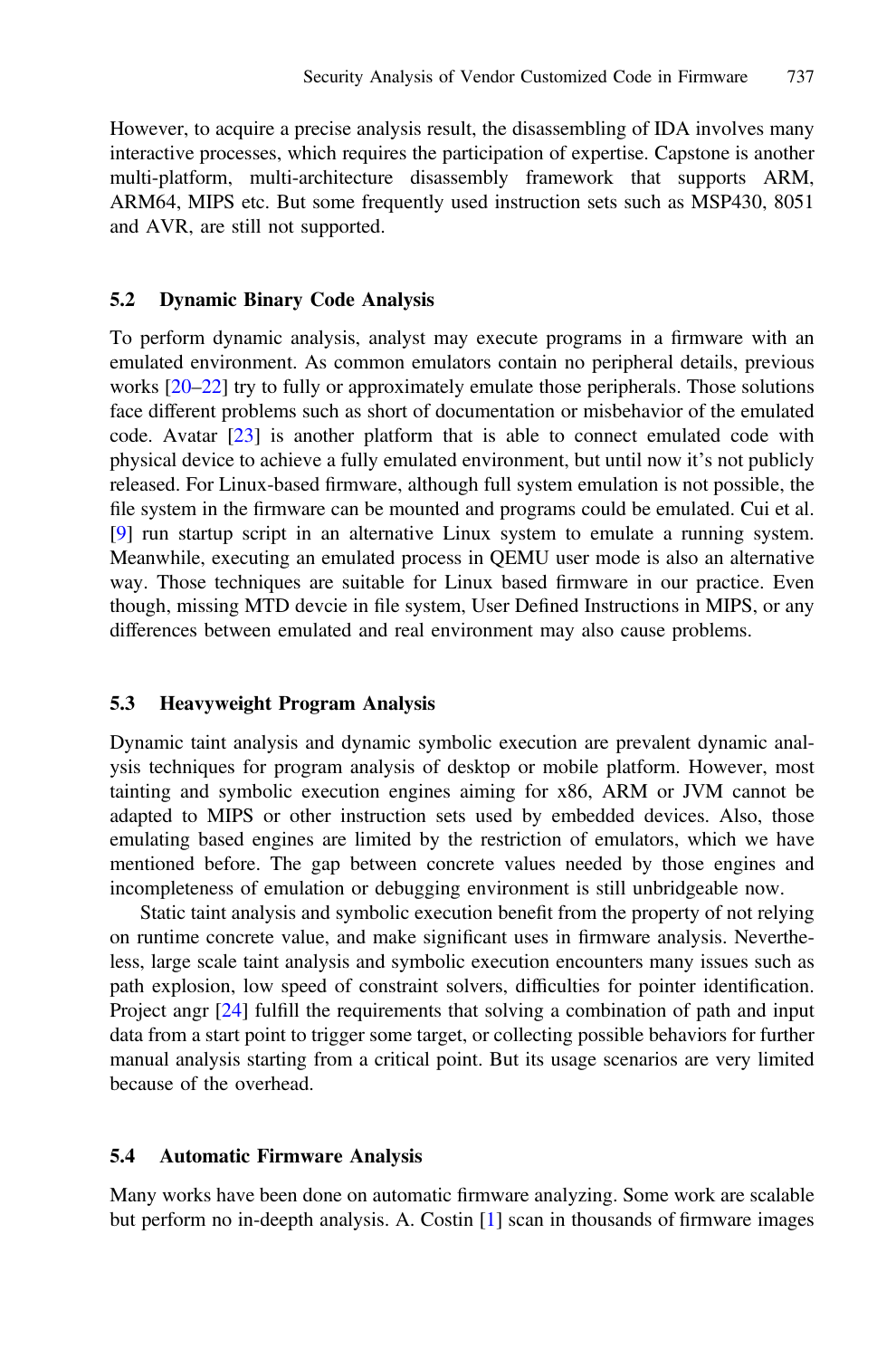<span id="page-16-0"></span>for specific artifacts with known problems. FIRMADYNE [\[25](#page-17-0)] run startup script of the firmware filesystem, in a emulated Linux system with NVRAM shared-library replaced. FIRMADYNE also find known by executing exploits from Metaspolit Framework. There are some automatic techniques have been presented to discover unknown vulnerabilities. Firmalice [[26\]](#page-17-0) utilizes a symbolic model of authentication bypass flaws to determine the required inputs to perform privileged operations. FIE [\[27](#page-17-0)] developed a symbolic engine to find memory-safety bugs in MSP430 open-source softwares.

## 6 Conclusion

As the embedded devices are becoming more and more complex, state-of-the-art security analysis techniques and tools are not adequate to address real-world analysis tasks. In this paper we systematically study the limitation of embedded device analyzing tools and inefficiency of automatic analysis for embedded devices. We argue that current techniques and tools are still not universal for automatic security assessment, and currently we should still acknowledge the necessity of manual intervention for an effective assessment. We then suggest a practical and comprehend security assessment procedure that focuses on common weak points of embedded design and implementation. Guide by this assessment procedure, we reveal critical security flaws in five real-world devices.

## References

- 1. Costin, A., Zaddach, J. Francillon, A., Balzarotti, D., Antipolis, S.: A large scale analysis of the security of embedded firmwares. USENIX Security. USENIX Association (2014)
- 2. Cui, A., Stolfo, S.: Print me if you dare: firmware modification attacks and the rise of printer malware (2011)
- 3. Goodspeed, T., Francillon, A.: Half-blind attacks: mask rom bootloaders are dangerous. In: Proceedings of the 3rd USENIX Conference on Offensive Technologies, p. 6. USENIX Association (2009)
- 4. Heffner, C.: Binwalk-firmware analysis tool. <https://code.google.com/p/binwalk/>
- 5. Cui, A., Costello, M., Stolfo, S.J.: When firmware modifications attack: a case study of embedded exploitation. In: NDSS (2013)
- 6. Hemel, A., Kalleberg, K.T., Vermaas, R., Dolstra, E.: Finding software license violations through binary code clone detection. In: Proceedings of the 8th Working Conference on Mining Software Repositories, pp. 63–72. ACM (2011)
- 7. Ji, J.-H., Woo, G., Park, H.-B., Park, J.-S.: Design and implementation of retargetable software debugger based on gdb. In: Third International Conference on Convergence and Hybrid Information Technology, ICCIT 2008, vol. 1, pp. 737–740. IEEE (2008)
- 8. Bellard, F.: Qemu, a fast and portable dynamic translator. In: USENIX Annual Technical Conference, FREENIX Track, pp. 41–46 (2005)
- 9. Costin, A., Zarras, A., Francillon, A.: Automated dynamic firmware analysis at scale: a case study on embedded web interfaces. arXiv preprint [arXiv:1511.03609](http://arxiv.org/abs/1511.03609) (2015)